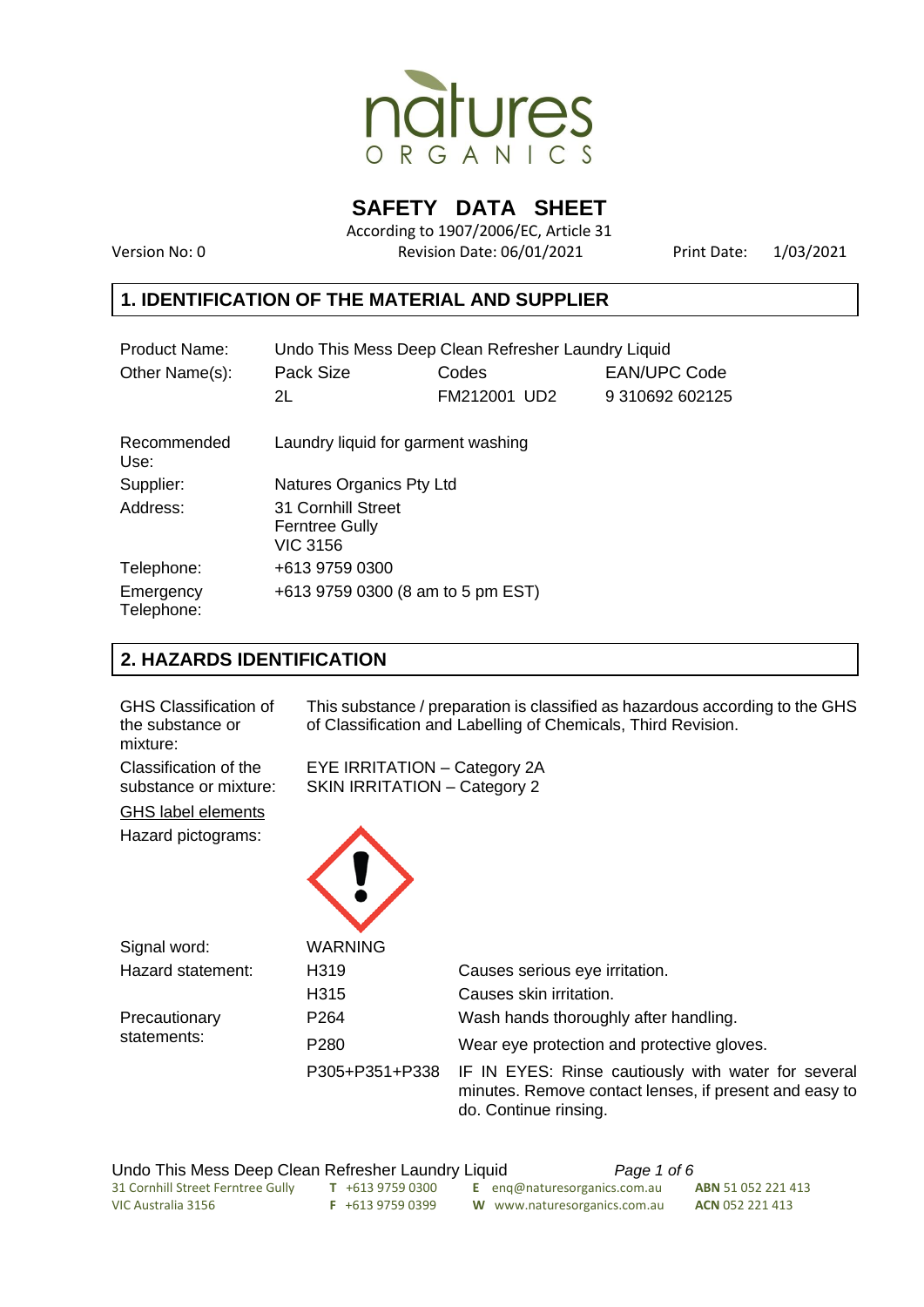| P310      | Immediately call a POISON CENTRE or doctor.              |
|-----------|----------------------------------------------------------|
| P302+P352 | IF ON SKIN: Wash with plenty of soap and water.          |
| P332+P313 | If skin irritation occurs: Get medical advice/attention. |
| P362      | Take off contaminated clothing and wash before re-use.   |

#### **3. COMPOSITION/INFORMATION ON INGREDIENTS**

| <b>Chemical Name</b>                                             | <b>CAS Number</b>                    | Proportion (%) |
|------------------------------------------------------------------|--------------------------------------|----------------|
| Ingredients determined not to be hazardous                       |                                      | >60            |
| C <sub>12</sub> -14 Pareth-8                                     | 68439-50-9                           | < 10           |
| Sodium Lauryl Ether Sulfate                                      | 68585-34-2                           | < 10           |
| Coco-Glucoside                                                   | 110615-47-9                          | < 10           |
| Ethanol                                                          | $64 - 17 - 5$                        | ~< 10          |
| Sodium Carbonate                                                 | 497-19-8                             | ~< 10          |
| Fragrance                                                        |                                      | < 1            |
| Subtilisin (and) alpha-amylase                                   | 9014-01-1 (and) 9000-90-2            | < 1            |
| Mannan endo-1,4-beta-mannosidase                                 | 37288-54-3                           | < 1            |
| Lipase                                                           | $9001 - 62 - 1$                      | < 1            |
| 1,2-benzisothiazolin-3-one and 2-methyl-4-<br>isothiazolin-3-one | 2634-33-5,088-00-6,2682-<br>$20 - 4$ | < 1            |

The authorities of the European Community have selected 26 fragrance ingredients which are considered to be potential allergens. If any of these 26 fragrance ingredients are determined to be present at a level of 10 ppm (= 0.001%) or more in a leave-on personal care product or at a level of 100 ppm (= 0.01%) or more in a rinse-off personal care product or detergent product, then they must be included as an ingredient on the product label if the product is to be sold in the European Community. Whilst Australian legislation and regulations for personal care products and detergent products does not require such ingredient disclosure, it is provided below in the interests of transparency and to assist consumers in making an informed choice.

*Fragrance ingredients which are considered to be potential allergens present in the product at a level of 100 ppm (=0.01%) or more*

| Citral                       | CAS 5392-40-5 | 0.045%    |
|------------------------------|---------------|-----------|
| Cintronellol                 | CAS 106-22-9  | 0.011%    |
| Geraniol                     | CAS 106-24-1  | $0.020\%$ |
| Hexyl Cinnamal               | CAS 101-86-0  | $0.010\%$ |
| Limonene (d- and I-Limonene) | CAS 5989-27-5 | 0.093%    |
| Linalool                     | CAS 78-70-6   | 0.018%    |

#### **4. FIRST AID MEASURES**

| Ingestion: | Rinse mouth out with water. Do not induce vomiting. Give plenty of water to<br>drink. If irritation develops and persists, seek medical advice or contact the<br>Poisons Information Centre (phone Australia 13 1126, NZ 0800 764 766). |
|------------|-----------------------------------------------------------------------------------------------------------------------------------------------------------------------------------------------------------------------------------------|
| Eye:       | Immediately hold eyes open and flush with water for at least 15 minutes. If<br>irritation persists, seek medical advice.                                                                                                                |
| Skin:      | Wipe off excess with tissue or towel. Remove contaminated clothing. Wash<br>well with water. Seek medical advice if irritation occurs.                                                                                                  |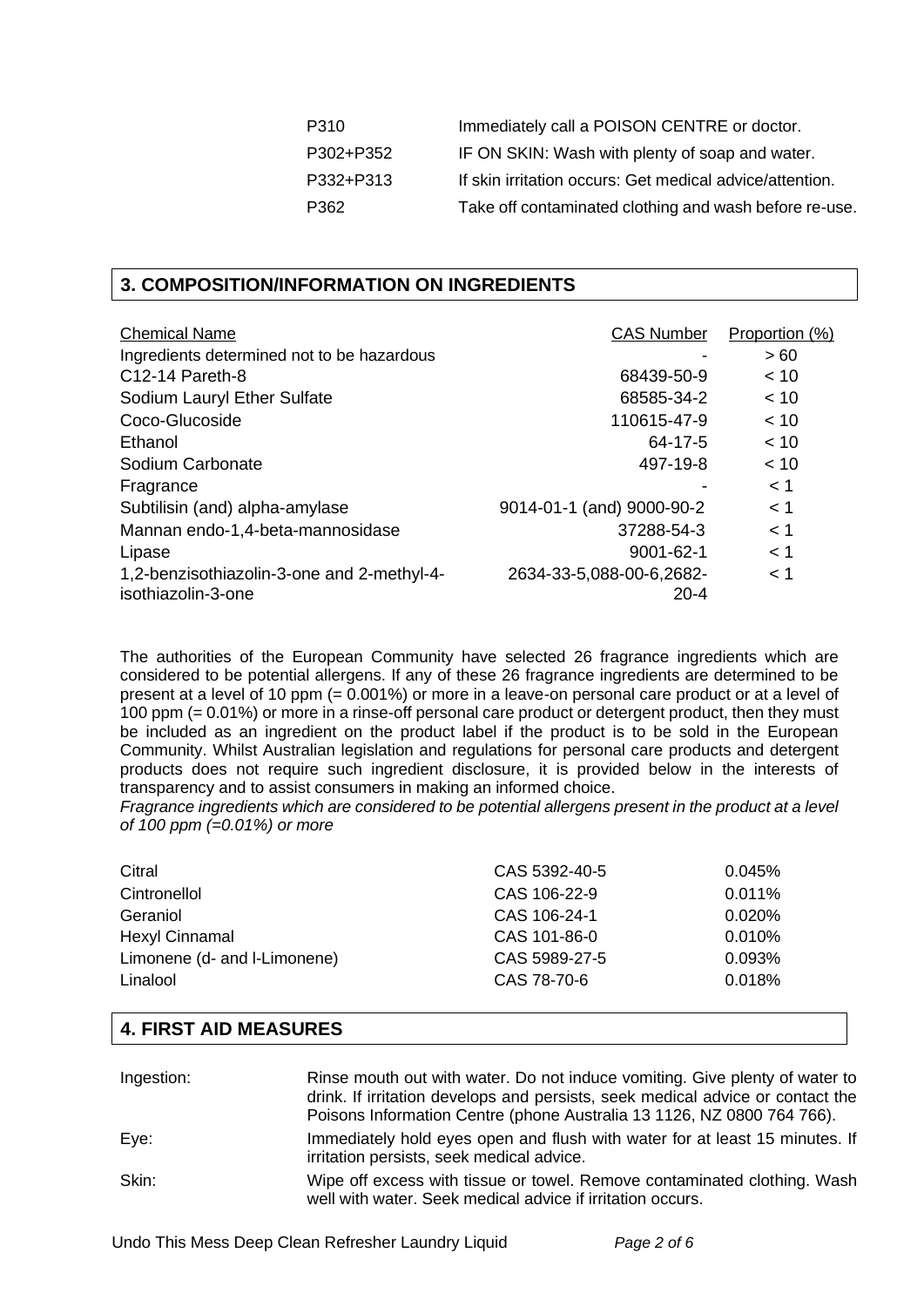| Inhaled:                     | Not applicable.                                                                         |
|------------------------------|-----------------------------------------------------------------------------------------|
| <b>First Aid Facilities:</b> | Workcover recommended first aid facilities appropriate to the size of the<br>workplace. |
| Advice to Doctor:            | Treat symptomatically.                                                                  |

# **5. FIRE FIGHTING MEASURES**

| Extinguishing media:                               | Water spray or fog. Foam, dry chemical powder or carbon dioxide<br>extinguishers.                                                                                                                                                                                                             |
|----------------------------------------------------|-----------------------------------------------------------------------------------------------------------------------------------------------------------------------------------------------------------------------------------------------------------------------------------------------|
| Hazards from<br>combustion products:               | This mixture is not combustible under normal conditions. However, it will<br>break down under fire conditions and the hydrocarbon component will burn.<br>In a large fire, heating may produce toxic fumes containing carbon monoxide,<br>carbon dioxide, sulfur dioxide and nitrogen oxides. |
| Personal protective<br>equipment:<br>Hazchem code: | Fire fighters to wear self-contained breathing apparatus and suitable<br>protective clothing.<br>None assigned.                                                                                                                                                                               |

## **6. ACCIDENTAL RELEASE MEASURES**

|                                                           | Emergency procedures: Slippery when spilt. Avoid accidents, clean up immediately. Wear appropriate<br>protective equipment during clean-up.                                                                                                                                     |
|-----------------------------------------------------------|---------------------------------------------------------------------------------------------------------------------------------------------------------------------------------------------------------------------------------------------------------------------------------|
| Methods and materials<br>for containment and<br>clean up: | Contain spill to prevent contamination of drains / waterways. Use absorbent<br>material such as sand or earth. Collect and seal in properly labelled<br>containers for disposal in accordance with local regulations. Wash area down<br>with water to remove residual material. |

## **7. HANDLING AND STORAGE**

| Precautions for safe<br>handling:    | Follow product label directions. Avoid eye contact. Repeated or prolonged<br>skin contact should be avoided.                                                          |
|--------------------------------------|-----------------------------------------------------------------------------------------------------------------------------------------------------------------------|
| Conditions for safe<br>storage:      | Store in original containers in a cool (below 30°C), dry, well-ventilated area<br>and out of direct sunlight. Store away from foodstuffs and foodstuff<br>containers. |
| Storage incompatibility: None known. |                                                                                                                                                                       |

### **8. EXPOSURE CONTROLS/PERSONAL PROTECTION**

| Ingredient                                 |                                                                                                                                                                          | CAS No. (a) | TWA                |                       | <b>STEL</b>        |                       | Carcinogen | <b>Notices</b> |
|--------------------------------------------|--------------------------------------------------------------------------------------------------------------------------------------------------------------------------|-------------|--------------------|-----------------------|--------------------|-----------------------|------------|----------------|
|                                            |                                                                                                                                                                          |             | ppm <sup>(b)</sup> | mg/m <sup>3 (c)</sup> | ppm <sup>(b)</sup> | mg/m <sup>3 (c)</sup> | Category   |                |
| Ethanol                                    |                                                                                                                                                                          | 64-17-5     | 1000               | 1880                  |                    |                       |            |                |
| where:<br>TWA<br>$=$<br>STEL<br>$=$<br>(1) | Time Weighted average<br>Short Term Exposure Limit<br>Worksafe Australia Exposure Standard for Atmospheric Contaminants in Occupational Environment<br>[NOHSC:1003 1995] |             |                    |                       |                    |                       |            |                |
| (a)                                        | CAS No. (Chemical Abstracts Service) is a unique identifying number that is assigned to each<br>chemical.                                                                |             |                    |                       |                    |                       |            |                |
| (b)                                        | Parts of vapour or gas per million of contaminated air by volume at 25°C and 1 atm.                                                                                      |             |                    |                       |                    |                       |            |                |

#### National exposure standards: Australia<sup>(1)</sup>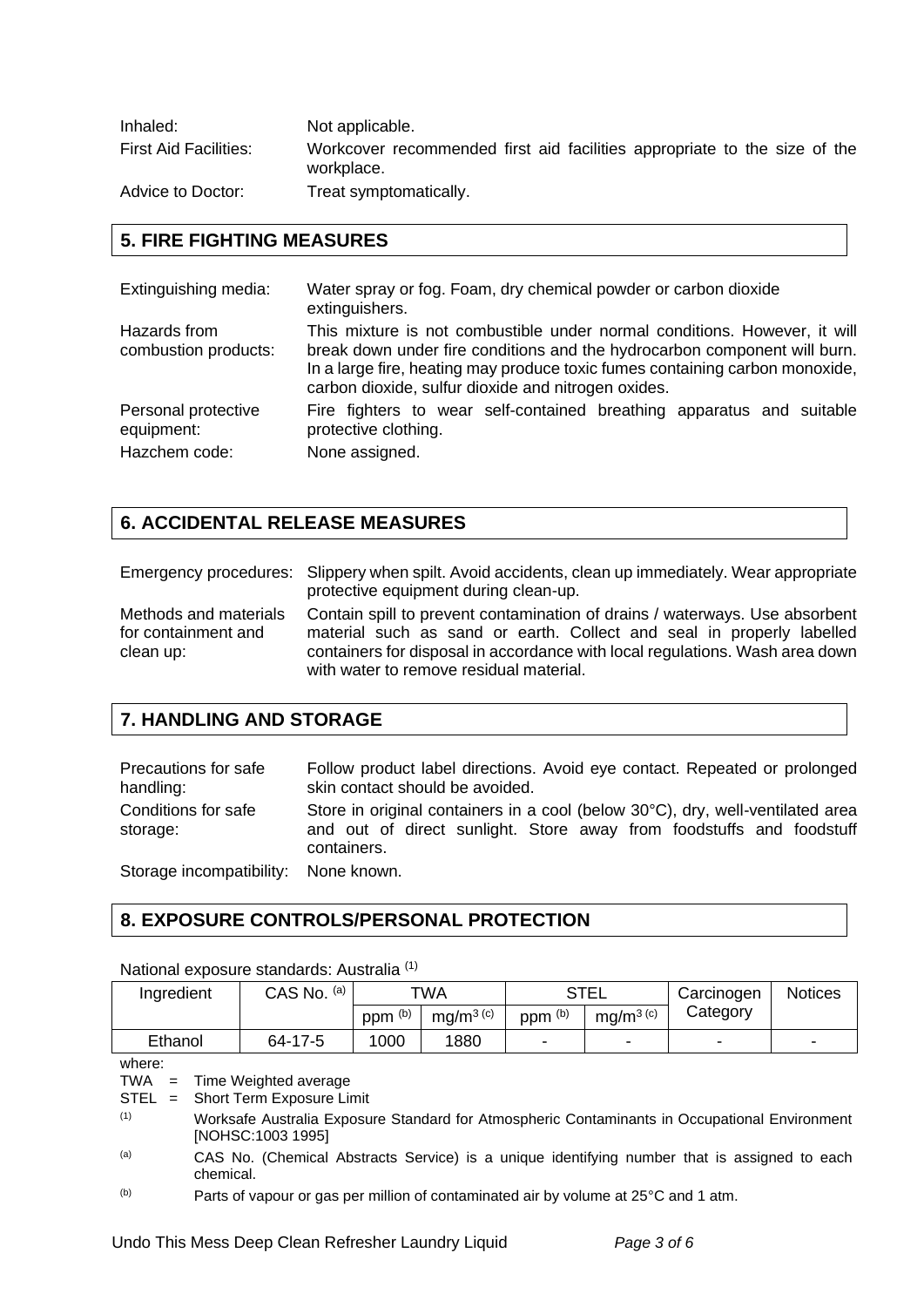(c) Milligrams of substance per cubic metre of air.

Sk Absorption through the skin may be a significant source of exposure.<br>
Piclogical limit values: Net available

Biological limit values: Not a Engineering control Personal protective equipment:

| ues: | Not available.                    |                                                                                                          |  |  |
|------|-----------------------------------|----------------------------------------------------------------------------------------------------------|--|--|
| ols: | None under normal use conditions. |                                                                                                          |  |  |
| e    | Eyes:                             | The wearing of eye protection when handling the neat product<br>in industrial situations is recommended. |  |  |
|      | Hands:                            | Wear nitrile or rubber gloves.                                                                           |  |  |
|      | Respiratory:                      | Not normally a hazard due to the non-volatile nature of the<br>product.                                  |  |  |
|      | Other:                            | Always wash hands before smoking, eating, drinking or using<br>the toilet.                               |  |  |
|      |                                   |                                                                                                          |  |  |

#### **9. PHYSICAL AND CHEMICAL PROPERTIES**

| Appearance                          | Clear pale straw coloured slightly viscous liquid. |
|-------------------------------------|----------------------------------------------------|
| Odour                               | Citrus fragrance                                   |
| pH (neat)                           | Approximately 8.5                                  |
| Vapour Pressure (kPa)               | Not available                                      |
| Boiling Point (°C)                  | Approximately 100°C (water)                        |
| Melting Point $(^{\circ}C)$         | $< 0^{\circ}$ C                                    |
| Solubility in Water                 | Readily soluble                                    |
| <b>Specific Gravity</b>             | Approximately 1.03 @ 20°C                          |
| Flash Point (°C)                    | Not applicable                                     |
| <b>Flammability Limits</b>          | Not flammable                                      |
| Ignition Temperature                | Not available                                      |
| <b>Specific Heat Value</b>          | Not available                                      |
| <b>VOC Content</b>                  | $< 1\%$                                            |
| <b>Evaporation Rate</b>             | Not available                                      |
| Viscosity                           | Approximately 400 cps @ 20°C                       |
| <b>Volatile Component</b>           | Not available                                      |
| <b>Saturated Vapour</b><br>Pressure | Not available                                      |
| Decomposition<br>Temperature        | Not available                                      |

# **10. STABILITY AND REACTIVITY**

| Chemical stability:                 | Stable under normal conditions.                                                                                                                |
|-------------------------------------|------------------------------------------------------------------------------------------------------------------------------------------------|
| Conditions to avoid:                | Excessive heat and direct sunlight.                                                                                                            |
| Incompatible materials: None known. |                                                                                                                                                |
| Hazardous<br>Hazardous reactions:   | Thermal degradation may produce carbon monoxide, carbon dioxide, sulfur<br>decomposition products: dioxide and nitrogen oxides.<br>None known. |

### **11. TOXICOLOGICAL INFORMATION**

Potential health effects: **Acute**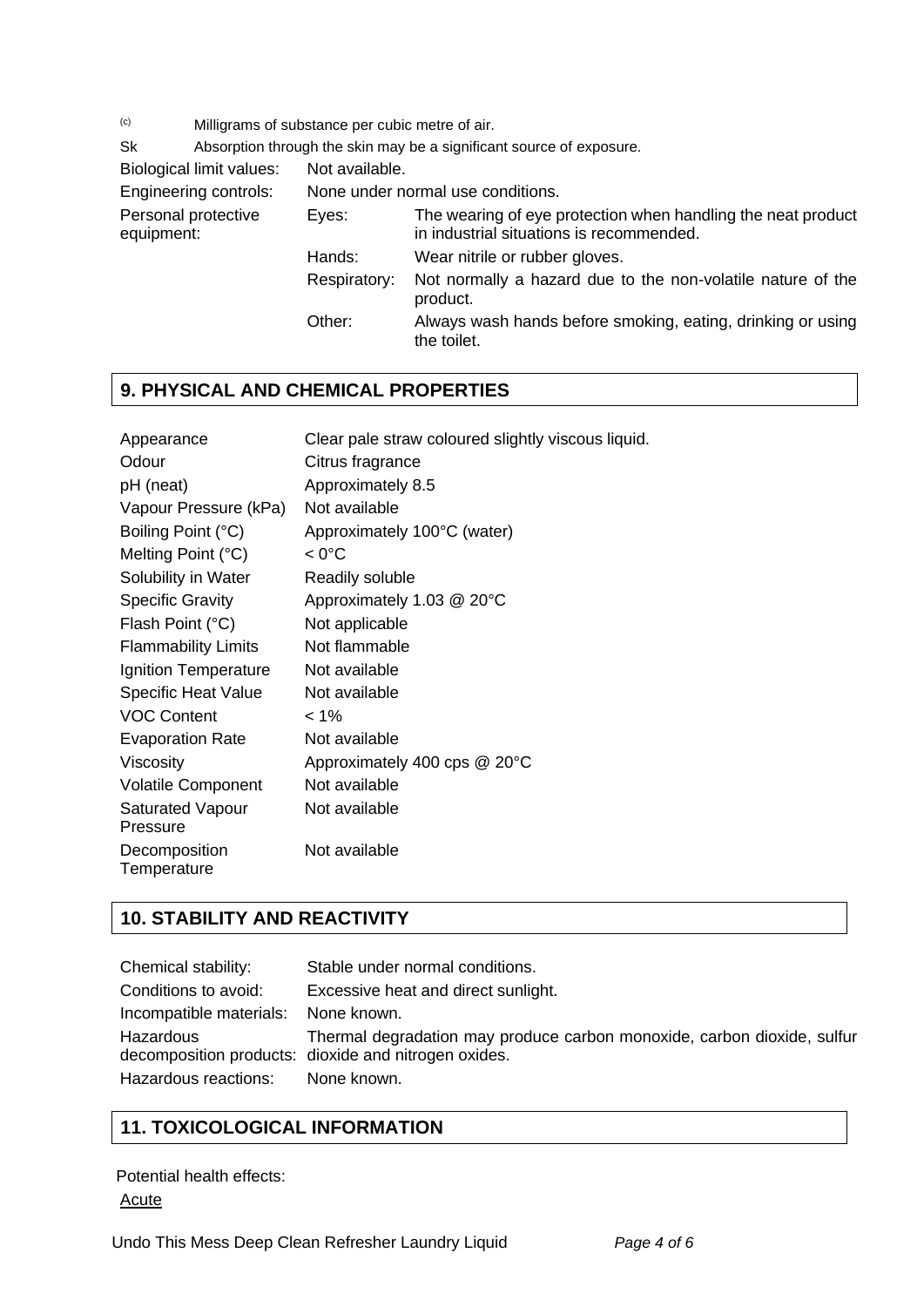| Swallowed: | May cause irritation if directly introduced to the mouth, throat and stomach.<br>Symptoms may include vomiting, abdominal pain, diarrhoea and nausea. |                      |                                  |
|------------|-------------------------------------------------------------------------------------------------------------------------------------------------------|----------------------|----------------------------------|
|            | Ingredient                                                                                                                                            | Oral $LD_{50}$ (rat) | Dermal LD <sub>50</sub> (rabbit) |
|            | Sodium Carbonate                                                                                                                                      | 4090 mg/kg           | $>$ 2000 mg/kg                   |
|            | Sodium Lauryl Ether Sulfate                                                                                                                           | $>$ 2000 mg/kg       | > 10000 mg/kg                    |
|            | Coco Glucoside                                                                                                                                        | $>$ 2000 mg/kg       | $>$ 2000 mg/kg                   |
| Eye:       | May cause mild to moderate irritation to the eyes, including redness and<br>stinging.                                                                 |                      |                                  |
| Skin:      | Repeated or prolonged skin contact may lead to irritation.                                                                                            |                      |                                  |
| Inhaled:   | Not normally a hazard due to the non-volatile nature of the product.                                                                                  |                      |                                  |
| Chronic    | No information available.                                                                                                                             |                      |                                  |

### **12. ECOLOGICAL INFORMATION**

| Ecotoxicity:                                                 | Hazardous to the aquatic environment - acute: Cat. 2<br>The product has not been tested. The statement has been derived from<br>summation of substances in the formula.                      |               |                       |             |
|--------------------------------------------------------------|----------------------------------------------------------------------------------------------------------------------------------------------------------------------------------------------|---------------|-----------------------|-------------|
|                                                              | Ingredient                                                                                                                                                                                   | DID No. $(2)$ | $LC_{50}$ / $EC_{50}$ | <b>NOEC</b> |
|                                                              | C <sub>12</sub> -14 Pareth-8                                                                                                                                                                 | 2111          | 0.4                   | 0.27        |
|                                                              | Sodium Lauryl Ether Sulfate                                                                                                                                                                  | 2008          | 7.1                   | 1.9         |
|                                                              | Coco Glucoside                                                                                                                                                                               | 2136          | 8.7                   |             |
| Persistence and<br>Degradability<br><b>Mobility</b><br>Other | The surfactants contained in this product are classified as readily<br>biodegradable according to OECD criteria 301B or 301D.<br>No information available.<br>Avoid contaminating waterways. |               |                       |             |

#### **13. DISPOSAL CONSIDERATIONS**

Waste disposal: Dispose of by incineration or burial in an approved landfill in accordance with Commonwealth, State and Local Government regulations.

### **14. TRANSPORT INFORMATION**

Not classified as Dangerous Goods according to the Australian Code for the Transport of Dangerous Goods by Road and Rail.

| UN Number:                       | None |
|----------------------------------|------|
| Proper Shipping Name:            | None |
| Dangerous Goods<br>Class:        | None |
| <b>Subsidiary Risk:</b>          | None |
| Pack Group:                      | None |
| Hazchem Code:                    | None |
| Marine Pollutant:                | N٥   |
| Special precautions for<br>user: | None |
|                                  |      |